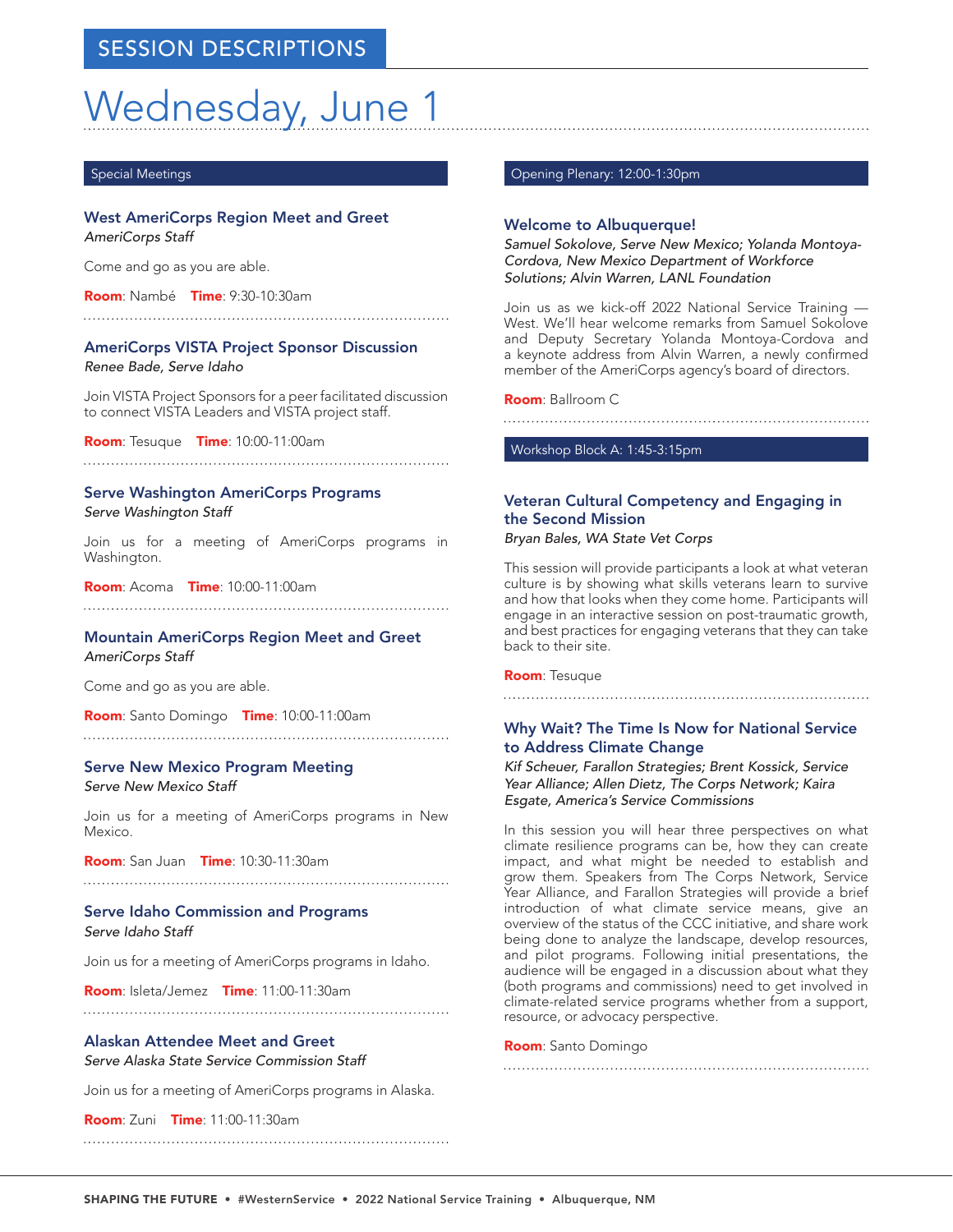## Experiential Professional Development During COVID-19 and Beyond: Shifting to a Hyflex Model

*Annie Reifsnyder, Arizona Serve of Prescott College; Brandon White, Arizona Serve of Prescott College*

COVID-19 has initiated a new reality. eLearning and hybrid models of teaching are now the reality, making adaptations for national service programs necessary. How might these new learning environments still model and foster experiential components in a remote setting? How might these training spaces sustain and thus widen the scope and availability of AmeriCorps professional development beyond the pandemic? This presentation will attempt to answer these two pivotal questions in an interactive way as the development and results of an Arizona Serve hybrid course are detailed.

#### Room: Acoma

Building Inclusive Leadership and the Understanding of Staff Roles in Justice, Equity, Diversity, and Inclusion at the State Commission Level

*Thenera Bailey, The SISGI Group; Lisl Hacker, Massachusetts Service Alliance*

This workshop will highlight the partnership between a state commission and the consultant company The SISGI Group who led commission staff through a process to understand their role in creating and maintaining justice, equity, diversity, and inclusion (JEDI) in the organization and their personal role in being anti-racist and overcoming bias in supporting strategies for inclusion. We will present the steps taken for the commission to develop operational standards and policies to combat institutionalized racism, bias, and privilege that have historically prevented organizations from meeting their mission and leading inclusive best practices. We will also share the transformational outcomes of the process.

Room: San Juan

Understanding AmeriCorps Performance Measures and How They Fit into Your Evidence **Building** 

*Amy Salinas, On3Learn*

Developing strong performance measures is one step of many that will help you build evidence for your program. Learn how to decide upon and develop strong performance measures that are aligned with your theory of change and logic model and helps to collect data on an outcome question of interest.

#### Room: Laguna

## Corporate Engagement — Driving Local Companies to Measurable Impact *Elisabeth Donovan, Galaxy Digital*

This session will provide participants with a closer look at the measurables that drive a company to invest time, people, and resources in a their local communities. From a national, regional, and local view, the focus will be on how to engage companies in their language, how to establish strategic corporate partnerships that are sustainable over time, and how to drive up impact measurements and reporting in order to produce materials that bring more corporate partners to the table. Participants will hear from both presenters as well as a collection of interviews and be given a template for corporate impact recaps that they can build from.

Room: Isleta/Jemez

## Grant Fraud — Transparency and Accountability

#### *Monique Colter, AmeriCorps; Jeff Morales, AmeriCorps*

This session will define fraud and explain its elements, assist you in identifying grant fraud at your organization, and discuss actions you can consider to prevent and detect fraud. Participants will learn about common fraud risks and schemes from recent OIG investigations and engage in an interactive discussion about the internal controls grantees could implement to reduce their risk of becoming victims of fraud. The OIG will also give you tips on what you should do when fraud occurs within your organization.

## Room: Zuni

## Sponsor Office Hours: Service Year Open House *Service Year Staff*

Learn about Service Year Alliance in an informal session.

#### Room: Nambé

Workshop Block B: 3:30-5:00pm

#### ASC Updates

*Kaira Esgate, America's Service Commissions; Rachel Bruns, America's Service Commissions*

Join your fellow state service commission staff for updates from your national association and peer networking.

Room: Tesuque

# 

## Shaping the Future: Integrating New Techniques, Tools, and Programs

*Gretchen Jordan, AL!VE; Jordanya Reeves, AL!VE*

Volunteer engagement professionals are often on the cutting edge of new techniques in communication, execution and fostering real change. Hear from a panel of volunteer engagement professionals from urban, rural, and in-transition communities on how our peers are integrating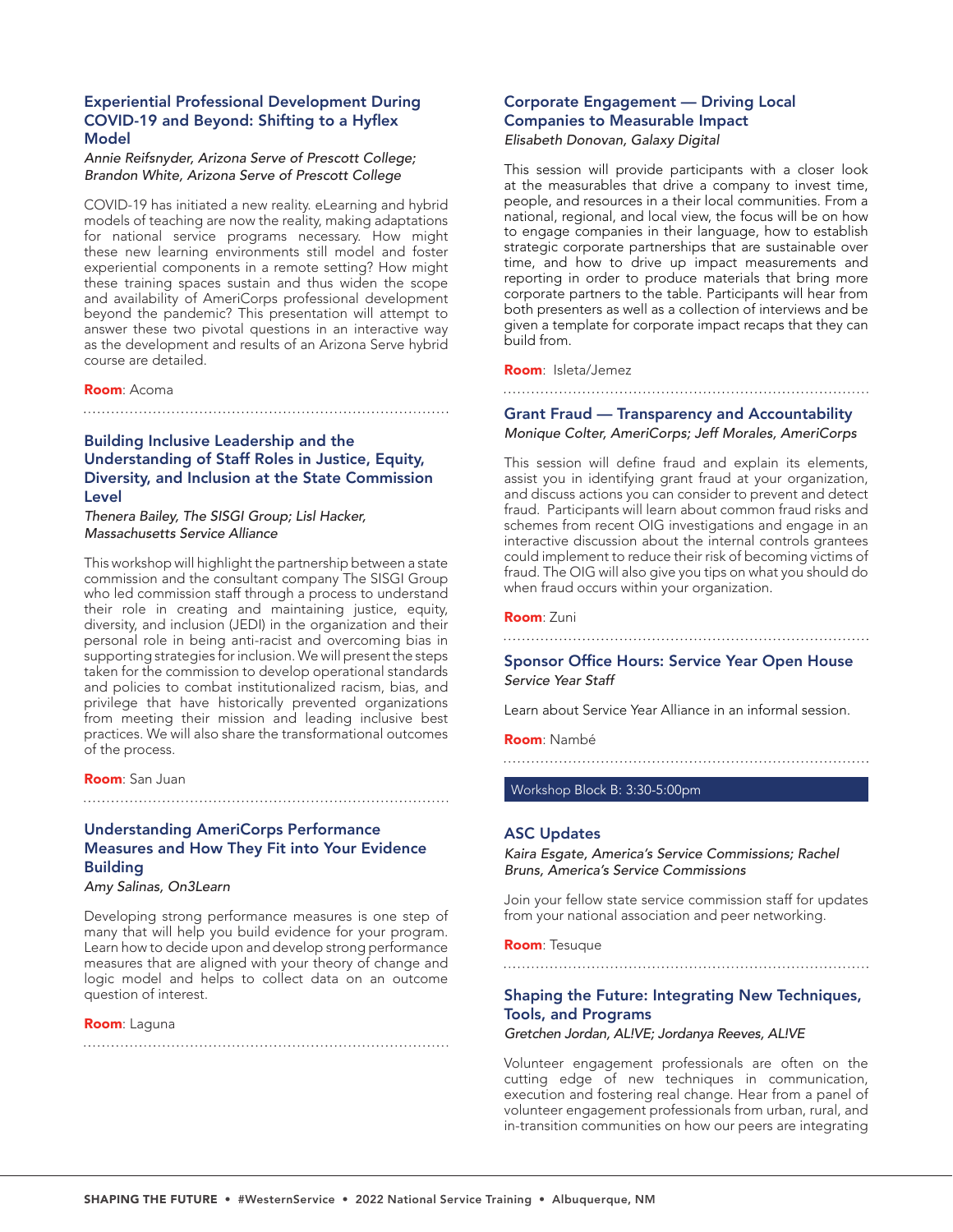new techniques into their programs with success in these areas: technology; redesigning service programs; and updating language, training, and onboarding with a DEI focus. Participants will gain insight into how volunteerism has changed in their communities and how the most effective tools, tactics, and tech have enabled their volunteer programs to thrive and survive.

Room: Santo Domingo

## Internal Controls for Grants Management

*Jerry Bertrand, Public Impact Advisors*

A strong framework of internal control is integral to all facets of an organization's success, including its grants management function. And 2 CFR 200, the Uniform Guidance applicable to most federal grantees, requires that grant recipients and subrecipients operate from a framework of internal control. In this session, we'll learn more about that framework, including its components, underlying principles, and associated best practices for implementation.

#### Room: Acoma

## Institutional Allyship: Practical Strategies for Promoting Inclusion and Advancing Racial Equity

## *Jasmine Williams, Parson Williams Group LLC*

This session will provide participants with a framework for activating allyship at the program and organizational level. Through interactive discussion and exercises, participants will explore the roles, skills, and behaviors associated with allyship and develop practical strategies for activating those skills in a way that promotes inclusion, advances equity for marginalized groups, and creates a sense of belonging for all AmeriCorps members.

#### Room: San Juan

## Moving from Feedback to Accountability

*Shannon Stober, Jump Start Training & Development*

You understand the role feedback plays in your work and have worked diligently to master the skill. You know how to convey your concerns, design a solution, and gain agreement around a path forward. Yet, like so many of us, you've found yourself in a situation where feedback is just not working. Despite your best efforts and repeated attempts, the problem remains, and you're frustrated. It's now become an issue of accountability, or lack thereof. In this session, we will explore the concept of accountability and characterize the factors that contribute to or detract from holding others accountable when necessary.

#### Room: Laguna

## Creating a Culture of Hope

*Michael Burke, Pathways to Hope for Children*

Hope is the belief that your future can be brighter than your past and you have the power to make it so. In over 2,000 published studies, hope is the single best predictor of well-being over any other measure of trauma recovery. The science is clear: higher levels of hope are associated with lower burnout, lower turnover, increased job satisfaction, increased engagement, and higher well-being. If you want to learn how to measure hope and increase hope in the lives of your members, your team, your programs, and your community, this session is for you.

Room: Isleta/Jemez

## Motivated to Serve: Recruiting and Supporting Diverse AmeriCorps Members *Matthew Hudson-Flege, Furman College Advising Corps*

AmeriCorps members are very diverse in terms of age, education, and motivation to serve. Through my research of surveys completed by thousands of AmeriCorps alumni, and interviews with AmeriCorps members throughout the country, I have identified four distinct motivational profiles of AmeriCorps members: Young Idealists, Wanderers, Gappers, and Public Servants. This presentation will help participants understand these distinct groups of members, and how they can best recruit and support them during AmeriCorps service. Hands-on activities from the book *Joining AmeriCorps: A Guide for Young Adults Considering a Year of Service* will be included throughout the presentation.

#### Room: Zuni

## Sponsor Office Hours: America Learns — Electronic Member Files, Document Signing, + Remote File Reviews, Oh My!

## *Gary Kosman, America Learns*

In less than a year, AmeriCorps programs representing more than 10,000 corps members began to use the AmeriCorps Impact Suite's electronic file management and document signing system. Come evaluate this side of the AmeriCorps Impact Suite for your program or portfolio. Say so long to scattered files and documents across multiple folders and systems, and say hello to security, peace, and ease.

#### Room: Nambé

#### ASC Networking Event: 5:30-7:00pm

Join your national service colleagues for an evening of networking at Hotel Andaluz.

#### Location: Hotel Andaluz (125 2nd St NW)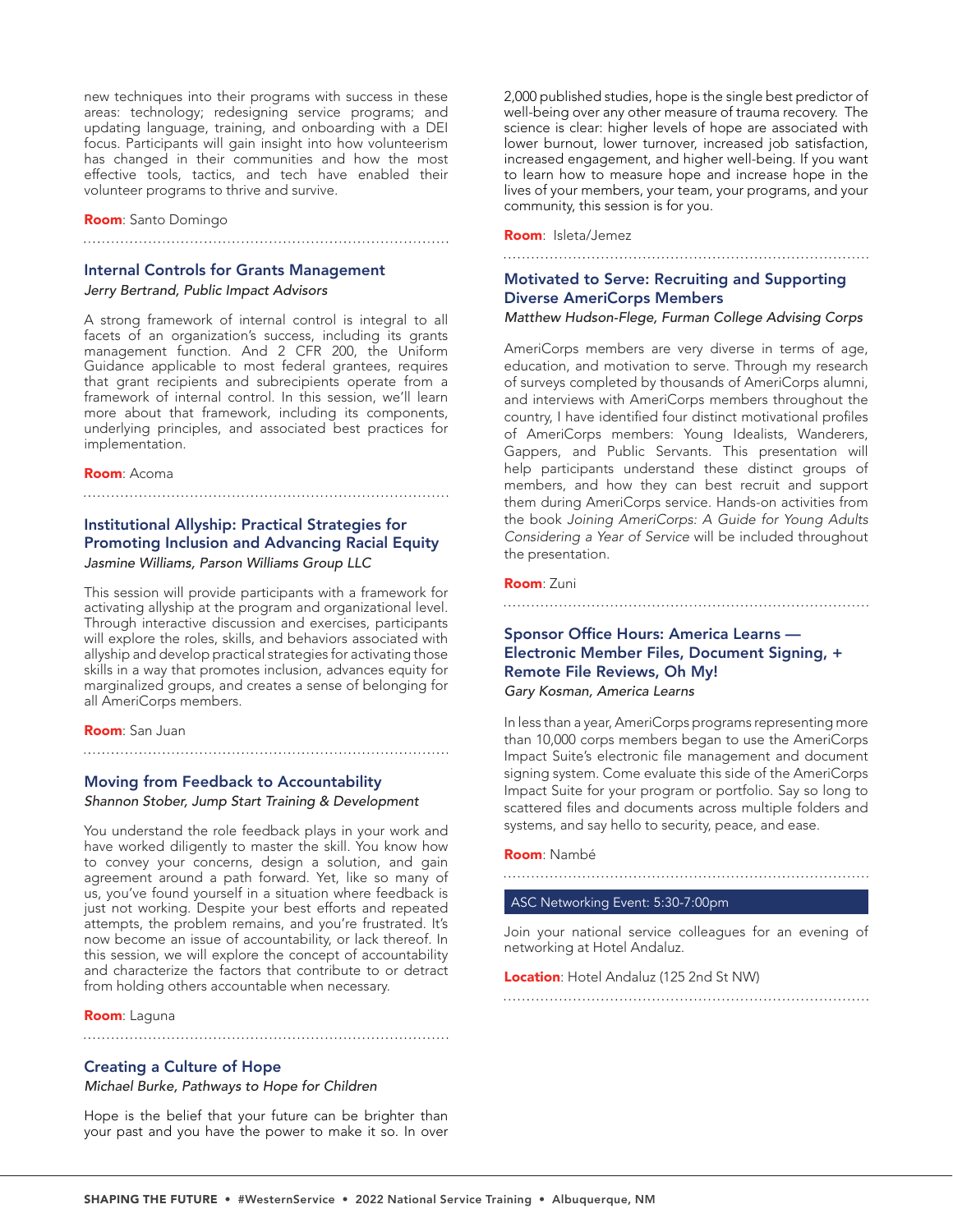# Thursday, June 2

Workshop Block C: 8:30-10:00am

## Disrupting the Digital Divide — Creating Social Connections for Older Adults

*Paul Iarrobino, Our Bold Voices*

It is critically important to recognize and discuss the multitude of challenges forced isolation has placed on under-served communities, while examining disparities faced by lower income older adults, people with disabilities, LGBTQ+, BIPOC, people living with HIV/AIDS, etc. For example, members of the community who could greatly benefit from stable wifi, and newer technology platforms to combat isolation, are often the least able to afford it. This session will explore virtual peer support calls that evolved into a lifeline for trust, hope, and new possibilities. Our presenter will share powerful lessons learned, roles community collaborators played, and how these interactions have shaped his personal understanding of resilience and gratitude during uncertain times.

#### Room: Tesuque

## Promoting AmeriCorps as an Organizational Capacity Building Grant

*Sharon Tewksbury-Bloom, Do Good Be Good*

Are you promoting national service in your state? Offering planning grants? In this session, we will cover positioning these grants in the realm of capacity building funding and using the Nonprofit Lifecycles Institute model to identify how national service can grow an organization's impact. What are the factors to look for in an organization that's ready for a national service grant, and how can you help them build their organizational readiness to utilize the funding fully and successfully?

Room: Santo Domingo

## Personalizing and Energizing Esprit de Corps

*Kristen Thomas, Hands On Atlanta; Dr. Chanika R. Perry, Hands On Atlanta*

Esprit de Corps should be seen as an integral component of any successful AmeriCorps program, not an afterthought or a chore requiring the reinvention of the wheel. This session will provide a forum for participants to learn new and creative ways to enliven and personalize their Esprit de Corps programming to meet the individual and collective needs of their cohort.

#### Room: Acoma

## Sacred Safe Space: The Power of Affinity Groups in National Service Organizations

## *Thenera Bailey, The SISGI Group; Pat Guzmán-Weema, OneStar Foundation*

Webster's Dictionary defines affinity as "a feeling of closeness and understanding that someone has for another person because of their similar qualities, ideas, or interests." For individuals with marginalized identities (e.g. BIPOC, LGBTQIA+, people with different abilities, etc.), affinity groups can offer a safe space to show up authentically, share vulnerably, and exist fully. This workshop will share best practices, tips, and resources for establishing and maintaining affinity groups in your national service program, commission, or community.

#### Room: San Juan

## National Service Criminal History Checks — Understanding the Who, What, Why, Where, and How

*Jennifer Cowart, On3Learn*

National Service Criminal History Checks are complicated! This session will break down all of the required components to ensure that participants leave with a strong understanding of their responsibilities and the required steps in conducting compliant NSCHCs.

#### Room: Laguna

## Mental Wellbeing and Self-Care

*Suzanne L. Pearlman, dePearl & Associates LLC*

This interactive session will provide basic information about how risk and protective factors influence mental wellbeing and the impacts of trauma-response on the brain. Participants will learn practical tools and develop a self-care plan.

Room: Isleta/Jemez

## Shaping the Perfect Orientation and Training Program

*Brian Blahnik, Blahnik LLC*

First impressions shape your program's future!! Training is a key component to a successful program. From orientation to mid-year training sessions and year-round training, ensuring high quality, educational, and fun training is key. Let's look at one of the most creative and successful AmeriCorps training programs we've worked with. Join us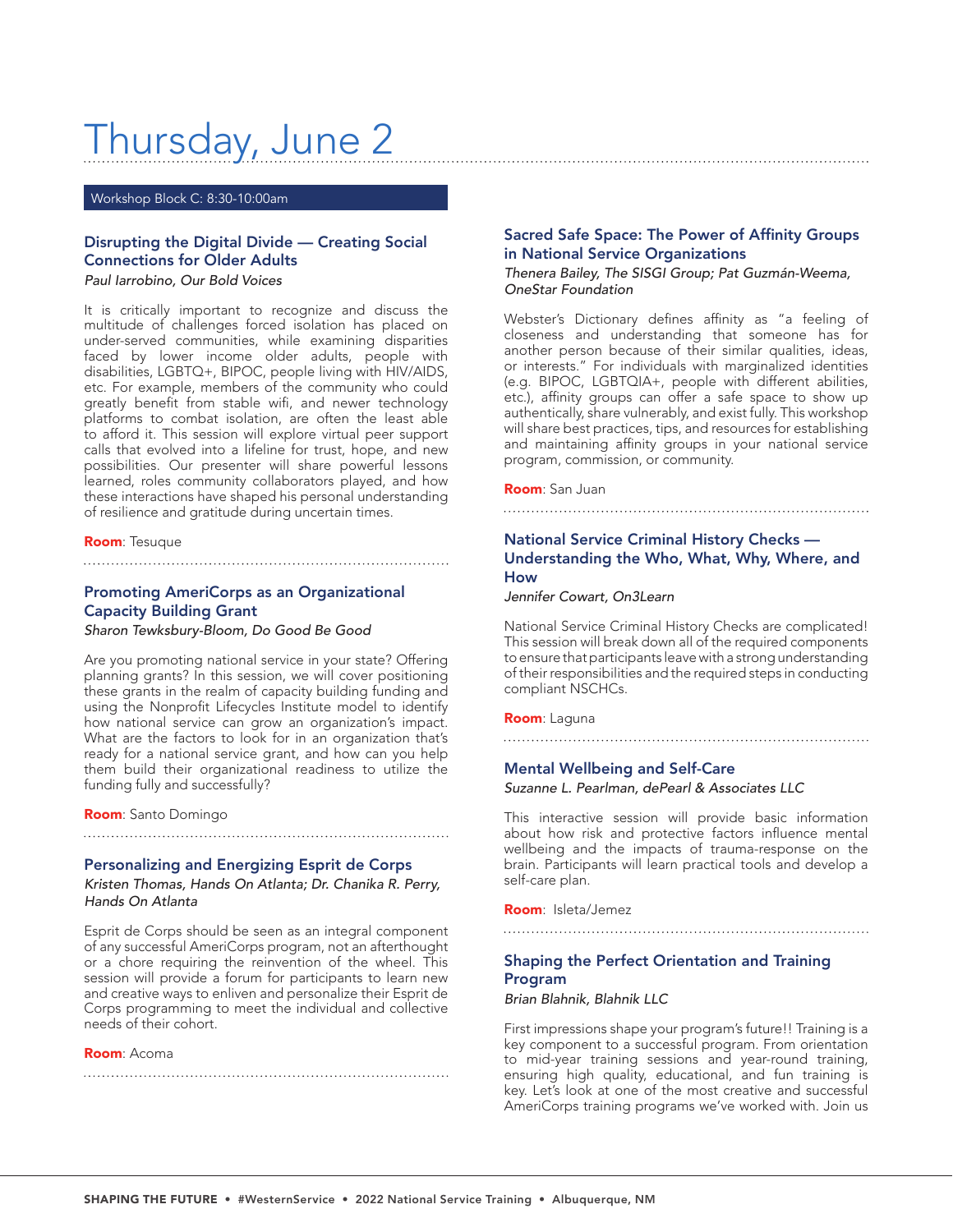to learn where to start, how to build it, what you need, and how you make it happen. This session is for those who need to learn and those that want to re-learn how it's done.

### Room: Zuni

## Sponsor Office Hours: America Learns — Sneak Peek and Feedback Opportunity: The AmeriCorps Timesheet App is Coming!

*Gary Kosman, America Learns*

Designed by AmeriCorps members nationwide, the first mobile app dedicated to making AmeriCorps timesheets simple for all is nearly here! When we say all, we mean it. The members involved in the design of the app spanned decades of life experience, technology accessibility levels, and internet connection types. Come check it out and share your thoughts!

#### Room: Nambé

### Workshop Block D: 10:15-11:45am

## Building a Place-Based Service Initiative to Support an Ecosystem of Service *Erika Hermosillo, Stockton Service Corps*

This session will allow participants to explore a place-based service model that centers partner capacity, corps member development, intergenerational alumni engagement, talent matching, and civic engagement. We will explore the five strategic priorities of Stockton Service Corps and how it is creating an ecosystem of service in the City of Stockton.

#### Room: Tesuque

## Meaningful Community Engagement: What Might it Look Like?

*Mike Moon, UServeUtah; LaDawn Stoddard, UServeUtah*

The Pathways of Public Service and Civic Engagement were developed by Stanford University and provide a framework that resonates with people as a catalyst for focused contributions to the common good. The pathways describe a range of possibilities by which people can make a contribution to issues important to them and are applicable to individuals in all stages of life and levels of interest. UServeUtah is using the pathways framework in innovative ways to engage Utah's public. Come learn more about the pathways and gain practical takeaways including suggestions to use this framework to enhance your organization's work.

#### Room: Santo Domingo

## Recruitment: Service Year Alliance's Lessons Learned from 2021 and Practices for 2022

*Jonas Kane, Service Year Alliance; Aly Ferguson, Service Year Alliance*

Join Service Year Alliance for a collective discussion of what is and is not working for recruiting corps members. Service Year Alliance will share our learnings through targeted recruitment for recent high school graduates and local recruitment in New Orleans for the 2021 cycle. We will also share polling and focus group data we gathered from young people in early 2022. This will not only be Service Year Alliance sharing but also everyone in the audience will also share what is and is not working with recent recruiting practices. The purpose of the session will be for everyone to have the best understanding of how to be more successful in recruiting corps members for the 2022 cycle and have open, interactive discussions to build best knowledge for all session participants.

#### Room: Acoma

## AmeriCorps State and National — Compliance from the Perspective of the Grant Budget Scott S. Sheffler, Feldesman Tucker Leifer Fidell LLP; Jerry *Bertrand, Public Impact Advisors*

The AmeriCorps State and National program is notable among federal grant programs in its complexity, and the most significant compliance considerations are those for which mistakes lead to financial consequences — in particular through the imposition of a disallowance. In this session, FTLF attorney Scott Sheffler and grant consultant Jerry Bertrand discuss key compliance considerations from the perspective of the AmeriCorps grantee's budget — discussing key issues arising in the three main cost areas of program operation costs, member costs, and administrative/indirect costs, as well as key cost share requirements for the grantee share of the budget.

#### Room: San Juan

## Living and Leading Intentionally 2.0

## *Tray T.S. Deadwyler, Think for Good & The Service Nerd Collective*

Allow your "why" to drive the what, how, who, where, and when. Your personal signature defines how others experience life and leadership with you. During this session, participants will learn six key principles of intentional living and leading, identify their personal and professional signature, and initiate a personal mission statement to guide decision making and intentional goal setting for life and leadership.

#### Room: Laguna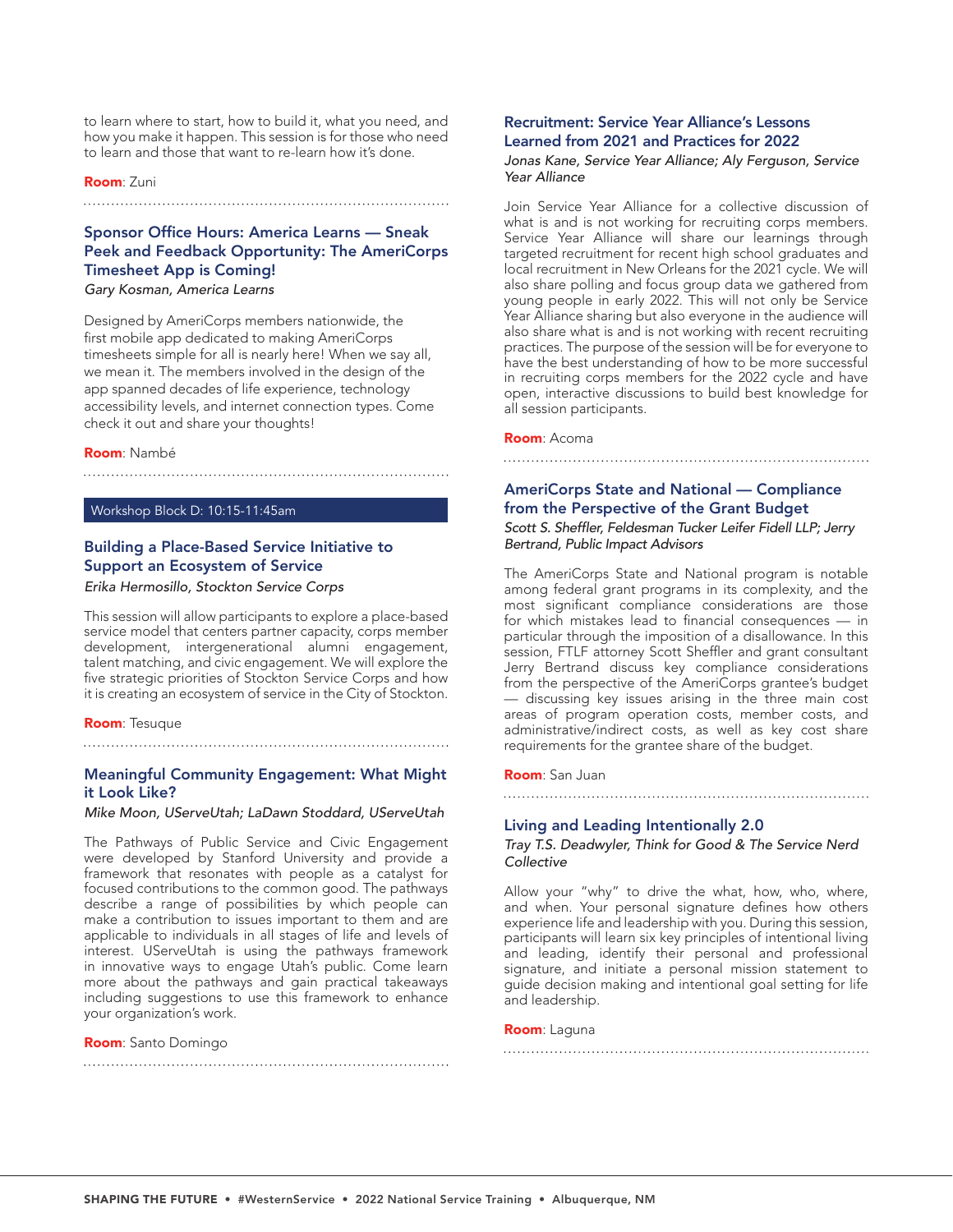## Strategies for State Commissions to Effectively Engage with AmeriCorps Programs

## Ali Channa, Arizona Governor's Office of Youth, Faith, *and Family*

State commissions play a vital role in supporting, guiding, and monitoring AmeriCorps programs. The effectiveness and productivity of the commission's role in providing such support can be maximized through application of strategies like proactive planning, active engagement, consistent communication, accessibility and availability, accountability and responsibility, based upon humanistic approach and the culture that promotes collaboration and teamwork. The presenter will share strategies, tips, and ideas that the Arizona State Commission uses to engage with AmeriCorps programs on an active and ongoing basis.

#### Room: Isleta/Jemez

## Public Policy: What Is Happening with National Service in Washington D.C. and in Your State Capital?

*Casey Reynolds, America's Service Commissions*

Join America's Service Commissions as we walk you through funding for national service programs in the FY 2022 federal budget, our priorities for the FY 2023 federal budget, the state-level legislation we're seeing around the country, and how you can appropriately engage with it all.

Room: Zuni

## Sponsor Office Hours: Do Good Be Good — Recruitment: Practical Next Steps and Strategy *Do Good Be Good Staff*

This session is relevant for all AmeriCorps program staff.

Room: Nambé

Keynote Plenary: 12:00-1:30pm

## Shaping the Future

*Kaira Esgate, America's Service Commissions; Sarah Eagle Heart, Return to the Heart Foundation*

Join us for a keynote address from Emmy award winning storyteller and internationally accomplished executive Sarah Eagle Heart.

## Room: Ballroom C

## Workshop Block E: 1:45-3:15pm

## Am I Making the Right Decision: Professional Ethics in Volunteer Administration

Faiza Venzant, Council for Certification in Volunteer *Administration*

This session will provide participants with an introduction to the CCVA's Professional Ethics in Volunteer Administration.

Room: Tesuque

## What to Do — and Not Do — in Writing a State Service Plan

*Samuel Sokolove, Serve New Mexico*

This session will examine the opportunities and pitfalls of planning, drafting and presenting a State Service Plan from the lens of the New Mexico Commission.

Room: Santo Domingo

#### 

## Developing Leaders for the Future

*Steve Patty, Dialogues in Action*

Right at the heart of every leader's responsibility is the task of developing leadership capacity and aptitude among others. No single leader can accomplish all that needs to be done. Leading people, and developing leaders who will lead people, is at the center of every leader's path to effectiveness. It extends and amplifies organizational impact. But how can a busy leader focus on developing leadership in others with so much on their plate? With intention. This session will introduce the principles and practices of Developmental Leadership and provide leaders tools and techniques to intentionally develop leadership in others.

#### Room: Acoma

## Budget and Program Changes (Required for Prior Approvals)

*Jerry Bertrand, Public Impact Advisors*

It is common that grant recipients and subrecipients will need to make changes to the costs proposed in the original budget or other components of their programmatic operations. This session will cover when permission must be obtained to do these things, and when there is freedom to proceed without permission.

#### Room: San Juan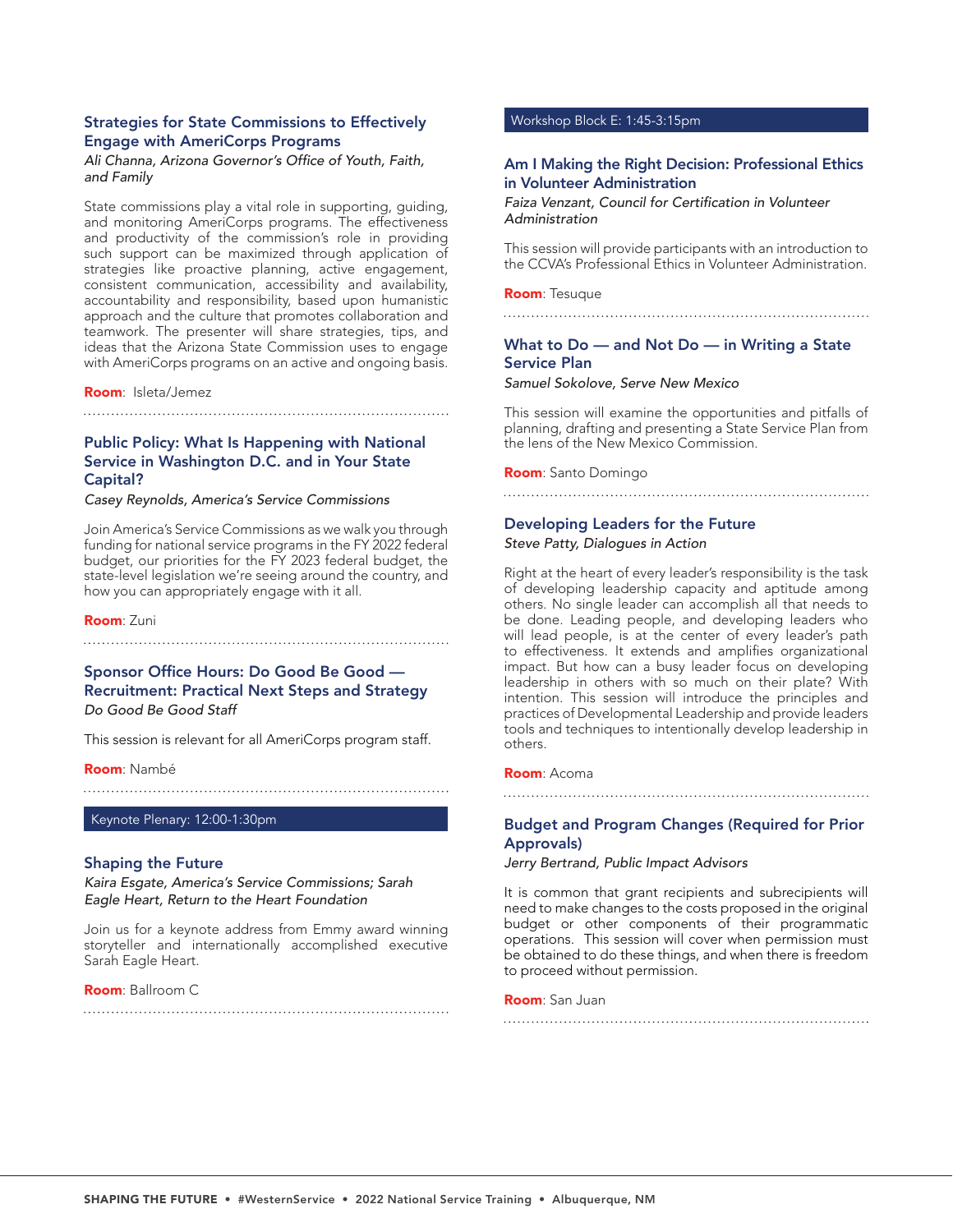## Reengaging Volunteers During a Pandemic: New Ways and Time-Tested Truths

#### *Dana Litwin, Dana Litwin Consulting*

This session offers data-driven solutions, lessons learned 2020-21, and core truths to effectively transition your organization from pandemic-panic-mode into a more resilient future. This presentation shares successful models of adaptive planning utilizing amalgamated data and socialized outcome measurements leading to more integrated communities, programs, technologies, and operations that reinforce revenue for volunteer programs.

#### Room: Laguna

## Site Management 101: Ensuring Compliant Sites *Amy Salinas, On3Learn*

Running and leading an AmeriCorps program that places members in varied sites requires thoughtful and intentional strategies and processes to ensure members and sites are doing what they are supposed to do and having a strong experience. This session will explore common compliance areas that can show up with multi-site programs and what programs can do to prevent, detect, and address these areas.

#### Room: Isleta/Jemez

## Strategies to Successfully Diversify Organizational Revenue

#### *Chester W. Spellman, CW Spellman Consulting*

The session will provide participants with proven strategies to successfully diversify their organizational revenue. The session will include a presentation on effective ways to engage philanthropy and the private sector to enhance resource development and how to build strategic partnerships that last. Participants will engage in a small group, interactive relationship mapping exercise to help them leverage existing relationships for organizational good. Finally, Q&A and a discussion session will be built into the presentation to provide for increased participant interaction.

Room: Zuni

## Sponsor Office Hours: The SISGI Group — #IamRemarkable + Open House

## *Thenera Bailey, The SISGI Group*

#IamRemarkable is a Google initiative that empowers people to celebrate their achievements in the workplace and beyond. Founder/CEO of The SISGI Group, Dr. Thenera Bailey is a certified #IamRemarkable facilitator and will be leading this engaging workshop to help you develop the skills and confidence to break the barriers and begin promoting your personal and professional accomplishments.

#### Room: Nambé

#### Workshop Block F: 3:30-5:00pm

#### Strengthening Your Commission or Board

*Bill Hulterstrom, United Way of Central and Southern Utah*

This session will teach skills and principles that will help commissioners, board members, and staff better understand their distinct and time-tested roles. Participants will engage in some interactive and fun activities designed to teach these important yet simple principles. Participants will also be given some tools and even fun phrases that can be shared back home to strengthen any organization.

Room: Tesuque

## Redefining Community

### *Beth Steinhorn, VQ Volunteer Strategies*

Whether volunteers serve on-site or remotely, ensuring that volunteers feel a part of something bigger than just themselves can transform one-time volunteers into truly engaged and committed volunteers. Nowhere is that more important than in a hybrid volunteer workforce — with some volunteers onsite and others virtual. In this session, discover seven principles to nurture your community of volunteers by leveraging social media, strategically designing communications, checking-in regularly, and celebrating together — even if virtually. Remember, individuals often start volunteering to make a difference, but they stay when they develop relationships and feel a part of a team.

#### Room: Santo Domingo

## Cost Allocation and Indirect Costs

Scott S. Sheffler, Feldesman Tucker Leifer Fidell LLP

This session will cover key issues of allowable costs and cost allocation within the federal grant system, describing them within the context of AmeriCorps State and National programs. The materials will build from the nature of the 'deal" that a federal grant recipient enters into, to the nature of allowable costs under 2 C.F.R. Part 200, Subpart E, to concepts and techniques for proper allocation of joint costs across separate organizational business lines. The session will end with a discussion of negotiated indirect cost rate agreements, the de minimis rate, and the AmeriCorpsspecific "Corporation Fixed Percentage Method."

#### Room: Acoma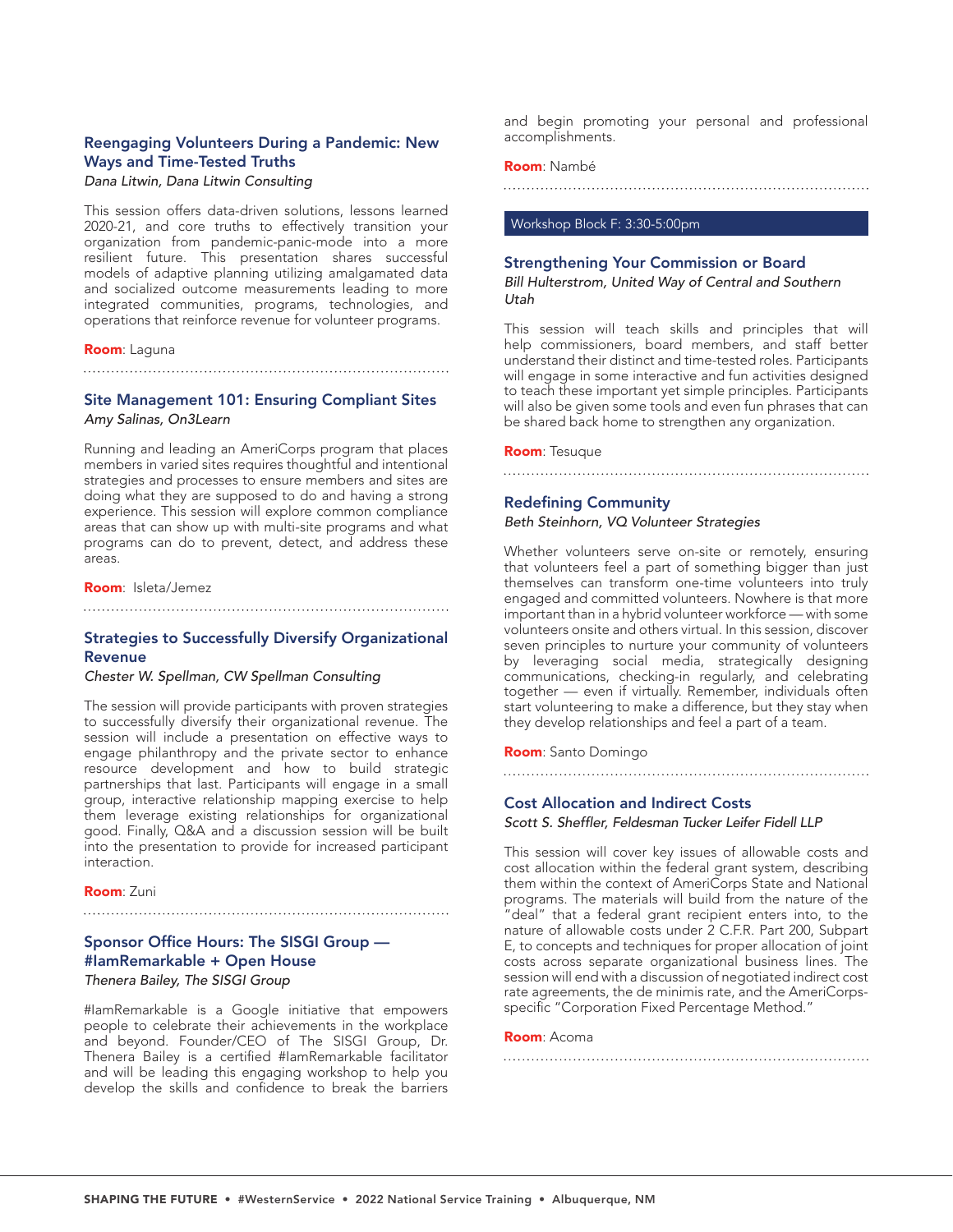## Whole Community Exercise: Building Skills for Community Response

## *Katie Keane, AmeriCorps; Rita Pratte, AmeriCorps*

During this session, participants will learn the four most important disaster services principals that AmeriCorps needs in order to support disaster response within their own communities after a disaster event. Participants will be given an opportunity to practice using these principals by playing a Whole Community game and will be given resources to conduct their own Whole Community game with their AmeriCorps programs and/or members.

#### Room: San Juan

## The Conditions to Recruit More Individuals After High School Into Service

#### *Kristen Bennett, Service Year Alliance*

Service Year Alliance worked with eight national service year programs to understand what are the necessary components to engage more individuals with a high school credential into a year of service. Three of the largest outcomes of the work showed the national service programs who build training to foster a culture of belonging and build a foundation for asset-based assessments of corps members and a clear throughput of skills attainment during the year are better at recruiting, engaging, retaining, and supporting individuals with a high school credential and to some degree all corps members more broadly. To help programs incorporate these practices, we worked with consultants in these three areas to build a training curriculum that you can easily imbed into your existing curriculum. Join us as we talk about this curriculum, ways in which to engage more individuals with a high school credential, and other case studies around partnerships with high schools, embedding an industry recognized credential, and partnerships with employers and higher education which helps national service programs better align to be a post-secondary pathway for youth and builds stronger recruitment, engagement, and retention of this population.

Room: Laguna

## OY Power: How to Recruit, Retain, and Empower Opportunity Youth

#### *Serita Cox, iFoster; Summer Rogers, iFoster*

One in nine youth between the ages of 16-24 are neither in school, nor employed. Disconnection often ends their aspirations, but AmeriCorps service can change that. iFoster's TAY AmeriCorps program engages youth aging out of the foster care system (TAY) as members, with a "forus, by-us" peer support model. Learn how we train and support TAY to serve as peer navigators, helping foster youth achieve their academic, employment, and well-being self-sufficiency goals. Find out how the most vulnerable in your community can be empowered to change the lives of their peers while developing professionally. Foster your OY Power!

#### Room: Isleta/Jemez

#### 

## Embracing the New Normal

*Will Brown, AllOneHealth*

We've been told time and time again that things may not be going back to "normal" as we know it, any time soon. Adjusting to the "new normal" in the age of COVID-19 has turned out to be a challenge for many of us, but it can also be seen as an opportunity for growth, reflection, and self-development. This training will focus on navigating the challenge of change and how to effectively master our new reality.

#### Room: Zuni

# 

## Sponsor Office Hours: AL!VE Open House *AL!VE Staff*

Come learn more about AL!VE in an informal session.

#### Room: Nambé

## Special Meetings

## California Volunteers

*California Volunteers Staff*

Join us for a meeting of AmeriCorps programs in California.

Room: Tesuque Time: 5:15-6:15pm

## Utah AmeriCorps Programs Check-In *UServeUtah Staff*

Join us for a meeting of AmeriCorps programs in Utah.

Room: San Juan Time: 5:15-6:15pm

## BIPOC Networking Event

#### *The SISGI Group*

The BIack, Indigenous, and People of Color (BIPOC) Affinity Group is excited to welcome all BIPOC colleagues to join us for a fun networking event hosted by The SISGI Group. Don't miss this chance to meet your peers in the region, win fun prizes, and enjoy snacks and drinks with new and old friends. Capture memories in the photo booth and enjoy the credit bar (credit card only/no cash). Please register in advance: https://bit.ly/bipoc2022.

#### **Room: Zuni Time: 5:30-7:00pm**

SHAPING THE FUTURE • #WesternService • 2022 National Service Training • Albuquerque, NM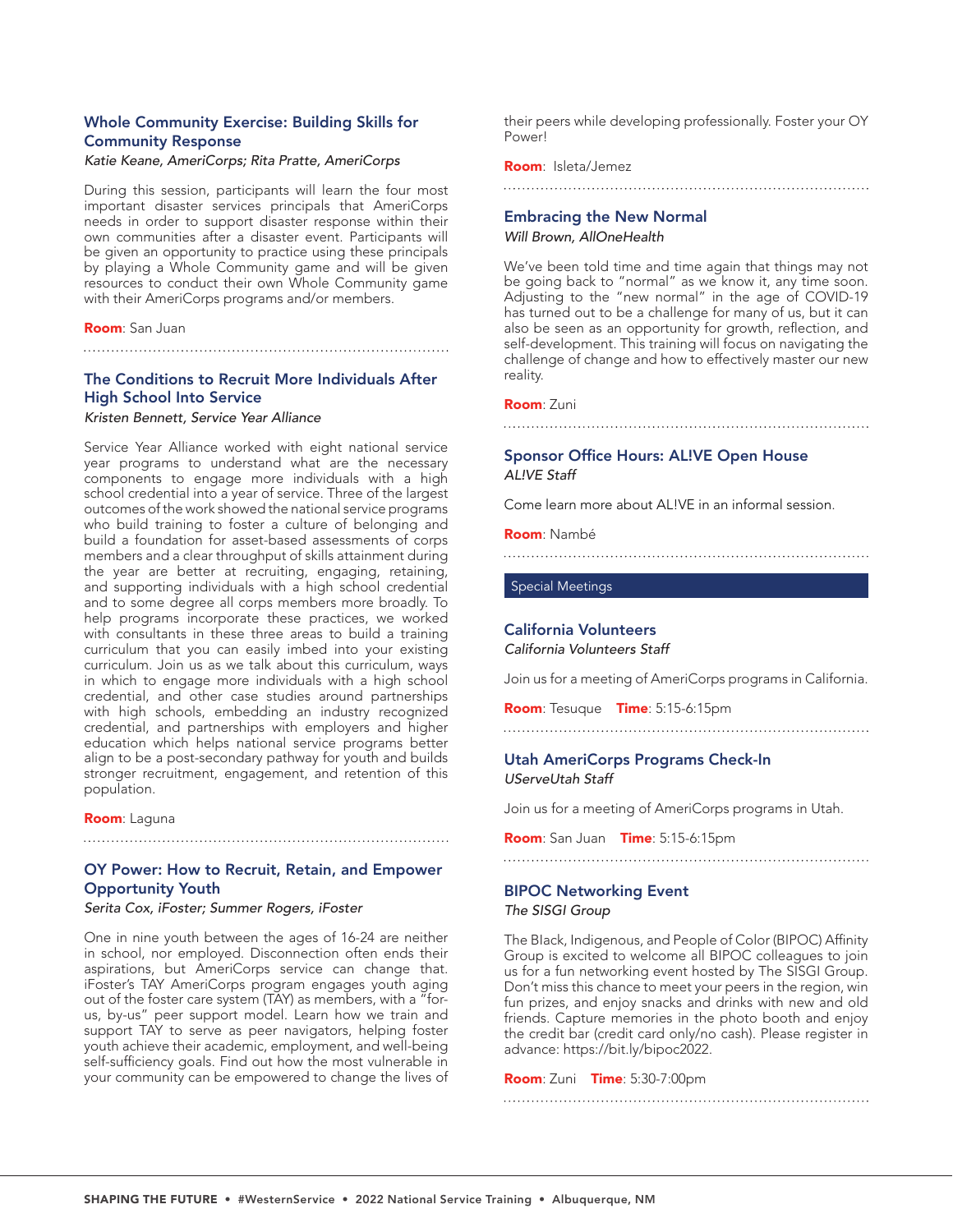# Friday, June 3

#### Special Meetings

## States for Service Meet and Greet

*America's Service Commissions Staff*

Join us to learn more about the States for Service policy coalition.

Room: Tesuque Time: 8:00-8:45am

## Sample Affinity Group for All

*Thenera Bailey, The SISGI Group; Pat Guzmán-Weema, OneStar Foundation*

Are you interested in creating an affinity group for your programs, staff, and/or AmeriCorps members? Come join us for some light breakfast snacks (first come, first served) while we facilitate an example of how affinity groups work. We will discuss setting agreements, themes for discussion, and engage in small group conversations. This brief interactive session will give you a starting point for future affinity group meetings and a chance to ask and get answers from leaders and participants from the ASC BIPOC Affinity Group. Open to all.

#### Room: Zuni Time: 8:00-8:45am

Workshop Block G: 9:00-10:30am

## Conservation and Climate Change: Opportunities for State Commissions and AmeriCorps Programs *Yasmeen Shaheen-McConnell, AmeriCorps*

Climate change poses a grave threat to our environment and economy, but also provides a major opportunity to create a cleaner, safer, and more equitable future. With decades of experience in conservation, energy efficiency, disaster response, community resilience, and civic engagement, AmeriCorps and its partners have an important role to play in addressing current and future threats of climate change. In this session, you will learn about AmeriCorps' commitment to addressing the climate crisis; how AmeriCorps is working with other agencies to advance this commitment; and how we can work together to expand the impact of national service in addressing climate change and building pathways to the green jobs of the future.

#### Room: Tesuque

## Stability to Mobility — Best Practices for Organizations and Leaders *Nicole A. Trimble, Talent Rewire*

The impacts of COVID, racial reckoning, and income disparities are transforming the workplace and creating a crisis regarding the recruitment and retention of talent. This moment calls for national service programs and the organizations sponsoring them to invest in their people, so they are set up for a lifetime of economic stability and mobility. This interactive session will help participants examine their competence with 70+ evidence-based practices aimed at: retaining corps members (and other talent); providing economic stability and mobility; and supporting an equitable workplace and culture. Participants will leave with a roadmap to becoming a more effective, equitable, and compassionate organization.

#### Room: Santo Domingo

## 

## Brain-Based Training: Re-Imagining Member Training Based on Members' Needs During and Post-Pandemic

*M. Melissa Hosten, University of AZ CRR*

Has your member training felt a little less effective than in previous years? Do you endeavor to improve connection and retention within your member training? This session will help participants understand learning differences as a result of the pandemic and use this new understanding to adjust and re-imagine member training. Participants will engage in a new structure for learning and then spend time analyzing the experience, applying this to their own training. This is especially useful for programs that incorporate tutoring, mentoring, and youth learning.

#### Room: Acoma

## Tick, Tock, Tick, Tock — The Ins and Outs of Member Timesheets

*Jennifer Cowart, On3Learn*

Member timesheets are the single largest piece of documentation of a member's service. As such, it is important that programs understand the ins and outs of ensuring complete, compliant timesheets. This session will explore member timesheet requirements and best practices.

Room: San Juan